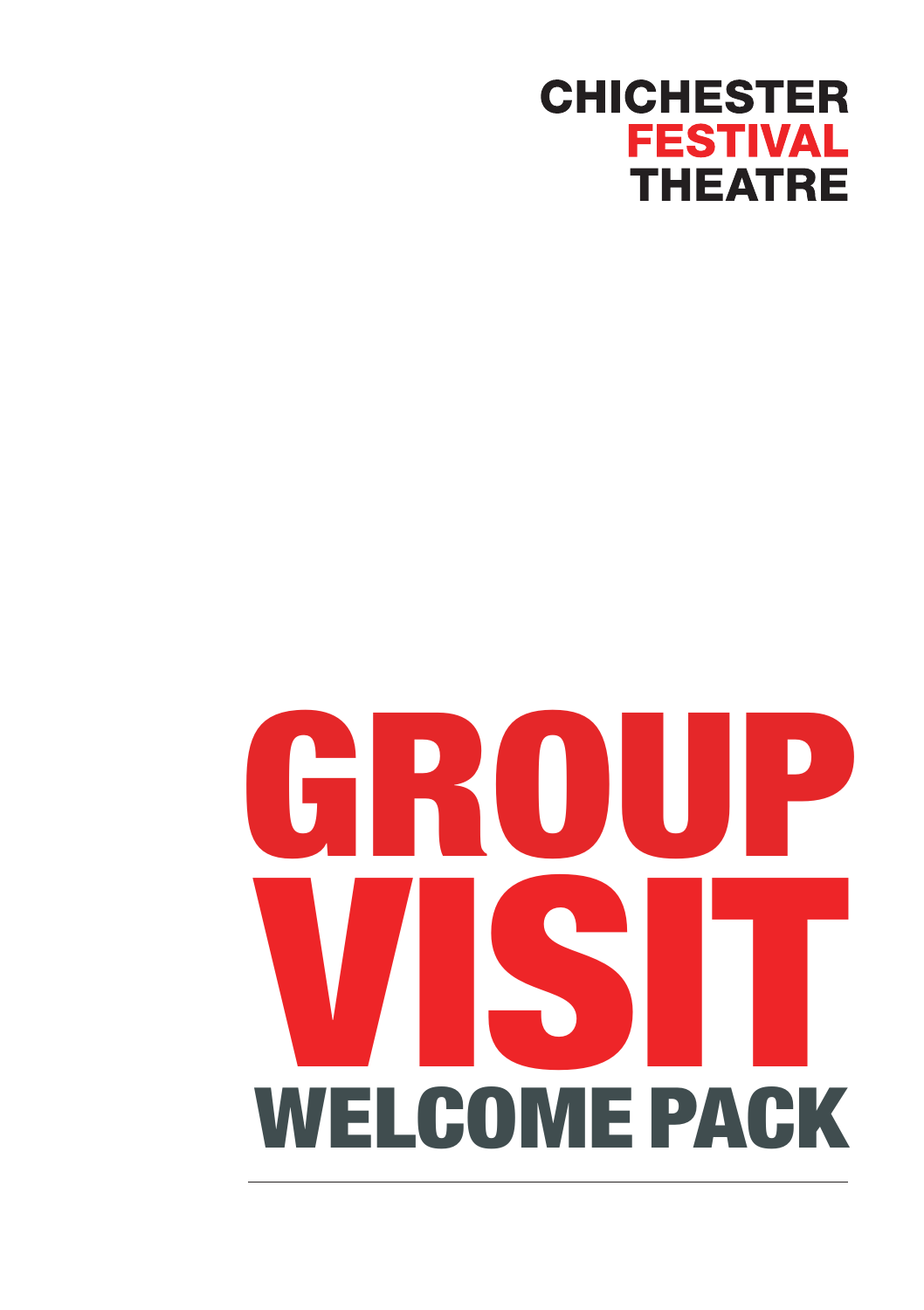### WELCOME

**Situated between the South Downs and the sea, Chichester Festival Theatre is one of the country's most loved and lively theatres. We want to help you get the most from your visit and hope that this welcome pack\* is a useful support. Latest information is available at cft.org.uk/groups**

#### **GREAT FOR GROUPS**

- Discounts for groups of 8+
- Discounts for groups of 40+ during the Festival Season
- Dedicated groups line and email
- Extra discounts on Mondays / Tuesdays
- Pre-bookable ice creams
- 4 week reservation period
- Bespoke backstage tours
- Special offers from our caterers

\*All information is correct at time of publishing.

### **INDEX**

- 2 **CONTACT DETAILS**
- 3 **BOOKING YOUR TICKETS**
- 4 **INFORMATION FOR COACH GROUPS**
- 5 **HOW TO FIND US**
- 6 **NOTES FOR GROUP LEADERS**
- 7 **MAKE A DAY OF IT!**

### **COVID GUIDELINES**

Find out how we're welcoming you back safely by visiting **cft.org.uk/covid-guidelines**

#### **CONTACT DETAILS**

| Group Booking: | groups@cft.org.uk                                                               | 01243 812909 |
|----------------|---------------------------------------------------------------------------------|--------------|
| Box Office:    | box.office@cft.org.uk                                                           | 01243 781312 |
| Catering:      | dining@cft.org.uk                                                               | 01243 782219 |
| House Team:    | house.manager@cft.org.uk                                                        | 01243 784437 |
| Tours:         | tours@cft.org.uk                                                                | 01243 812909 |
| Address:       | Chichester Festival Theatre, Oaklands Park,<br>Chichester, West Sussex P019 6AP |              |

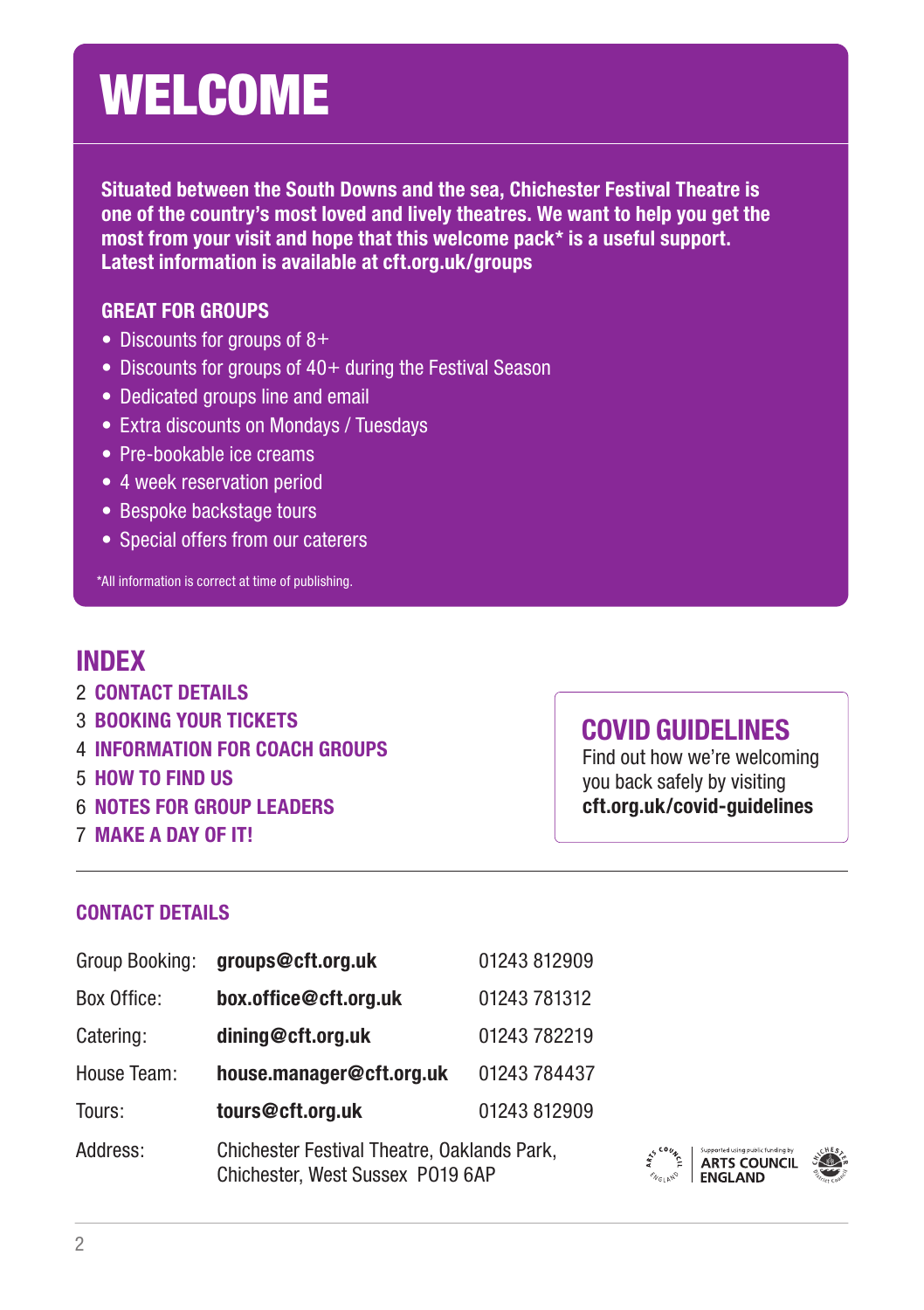# BOOKING YOUR TICKETS

#### **BOOKING**

- Group bookings can be made by calling 01243 812909 or emailing **groups@cft.org.uk**
- The Box Office is open for personal callers and telephone bookings Monday – Saturday 10am – 8pm (6pm when no performance). The Minerva Theatre Box Office opens one hour before each Minerva performance.
- Please check your booking before payment as mistakes cannot always be rectified.
- Groups don't need to pay for tickets straight away – reserve 8+ tickets and pay the balance up to four weeks later (unless the performance date is less than 2 weeks away).
- Smaller groups may have E-tickets which will have been sent to the group bookers email shortly after purchase.
- Unless your tickets have been posted, please collect your tickets from the Box Office at least 30 minutes prior to the start of the performance.

#### **PAYMENT**

- Cheques are payable to Chichester Festival Theatre.
- We accept MasterCard and Visa. We also accept BACS and the details are on the Request for Payment that you will receive once your group booking has been reserved.
- Send your payment and written requirements to: Box Office, Chichester Festival Theatre, Oaklands Park, Chichester, West Sussex PO19 6AP

#### **GROUP MEMBERS WITH DISABILITIES**

- If you have members of your group with access requirements or who would like to book tickets with an Access discount they will need to join the Access List. More information and a sign up form can be found at **cft**.**org.uk/accesslist**, or you can email **access@cft.org.uk.**
- Please inform Box Office of any access requirements at the time of booking, as it may be difficult to reallocate seats at a later date.
- See back page for details of our access performances and facilities.

#### **BEFORE YOUR VISIT**

- Please check the details on your Request for Payment or tickets as soon as they arrive. Call 01243 812909 if you have a problem and we will do our best to rectify it for you.
- Pre-order your ice creams to save your group queuing on the day. Email orders to **groups@cft.org.uk** prior to your visit.
- Running times will be available from the week before the first performance of a production. Call the Box Office and select the 'Running Times' option, check the production page on our website, or ask Front of House staff.
- Download both the Festival and Minerva Theatre seating plans at **cft.org.uk/seatingplans**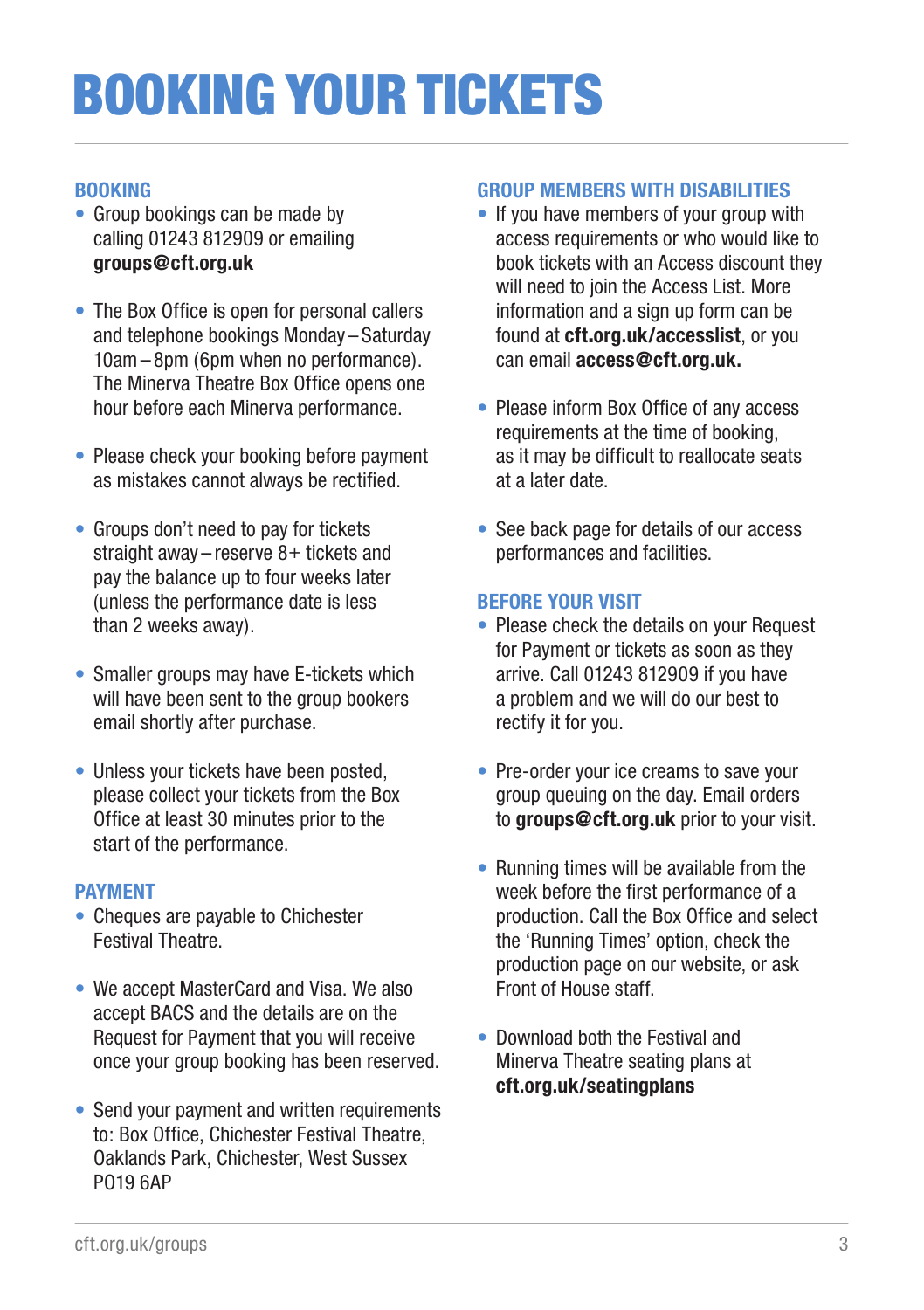# INFORMATION FOR COACH GROUPS

- **The coach drop-off point is outside the Festival Theatre**
- **The coach park is in Via Ravenna (formerly Cathedral Way)**
- **Please inform us that you will be arriving by coach at the time of booking**

**Prior to your visit**, you will receive a coach number for your driver to display in the windscreen – you will need this to enter the Theatre site.

**When you arrive**, a member of the security staff will direct your driver where to park. This is to enable your group to depart the coach safely and to ensure your driver has arranged pick up with CFT security. Please be aware of your group's safety as the driveway can get very busy pre-show.

**To arrange your pick up**, please ensure your driver leaves their mobile number with our security staff. If you arrive early, please leave the contact details with the Box Office team in the Festival Theatre foyer. We have multiple coaches attending each performance, therefore the security team will contact each coach driver with a collection time to access the site. Please be aware that there may be a short wait before your coach is called back to the Theatre. This is due to the limited space available and to ensure the safe departure of the audience after the performance.

#### **PLEASE NOTE, IF YOUR COACH ARRIVES BEFORE THE ALLOCATED TIME THEY MAY NOT BE ALLOWED ONTO THE SITE.**

**During your visit**, if you have any questions please talk to one of the Front of House team (easily seen by their colourful uniforms) and they will endeavour to help or contact the Duty Manager.

**At the end of the performance**, it is the responsibility of the Group Leader to gather the group together. When you are ready to leave, please make yourself known to the security staff. They will require your coach number in order to inform you of your allotted collection time.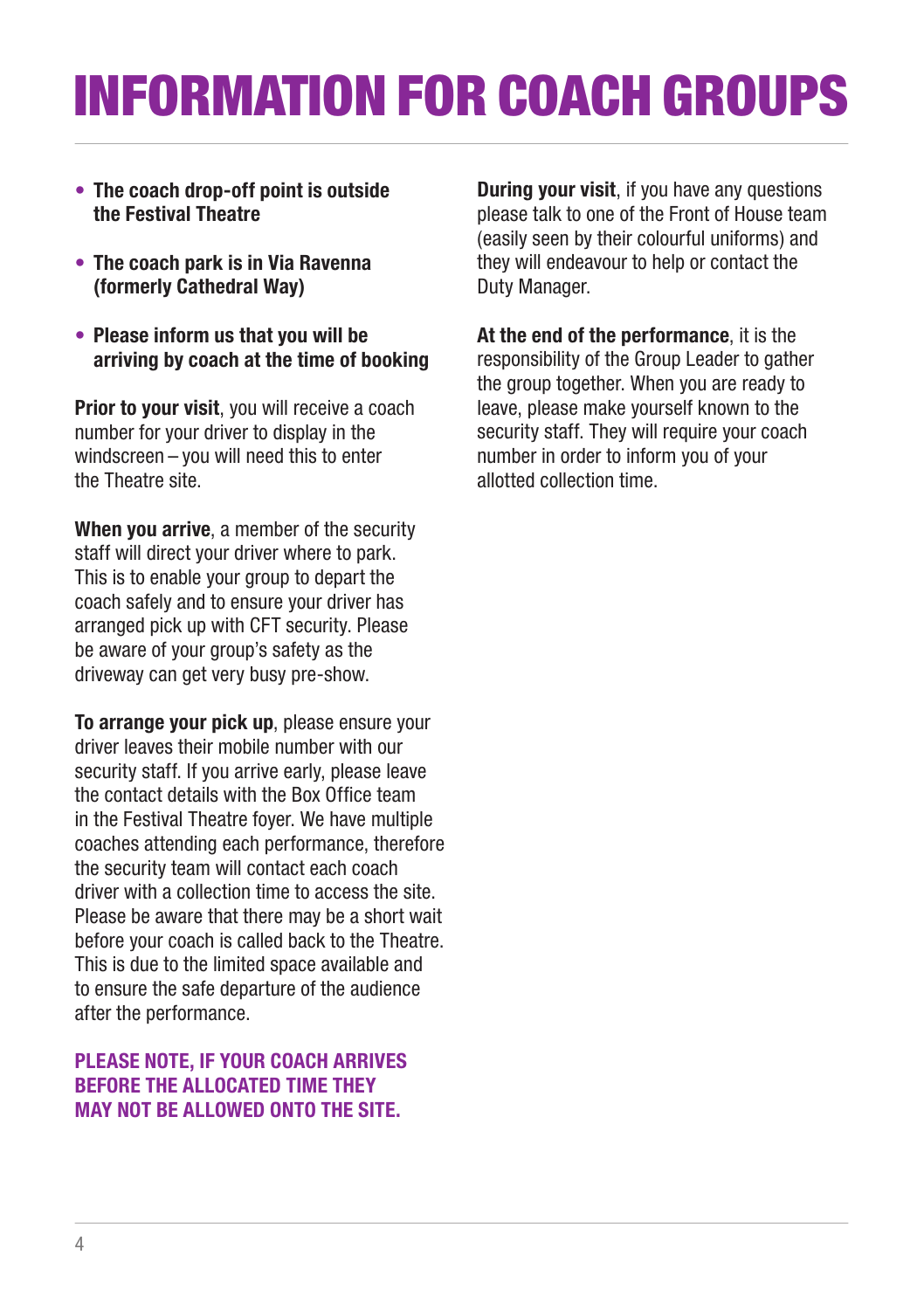### HOW TO FIND US

Before your visit, take a virtual tour and download a map of the site at **cft.org.uk/takeatour**



#### **BY ROAD**

Chichester is easily accessible by road. The M27 and A27 run along the coast, linking Hampshire, Sussex and Kent. The M3 and A3, A29, A259 and A24 connect Portsmouth, Southampton, Mid-Sussex and London.

#### **BY RAIL**

Chichester train station is a 20 minute walk away from the Theatre, with regular direct links to London Victoria, Brighton, Portsmouth, Southampton and Gatwick Airport. Trains to London Waterloo connect at nearby Havant. Call 03457 484950 for details or visit nationalrail co.uk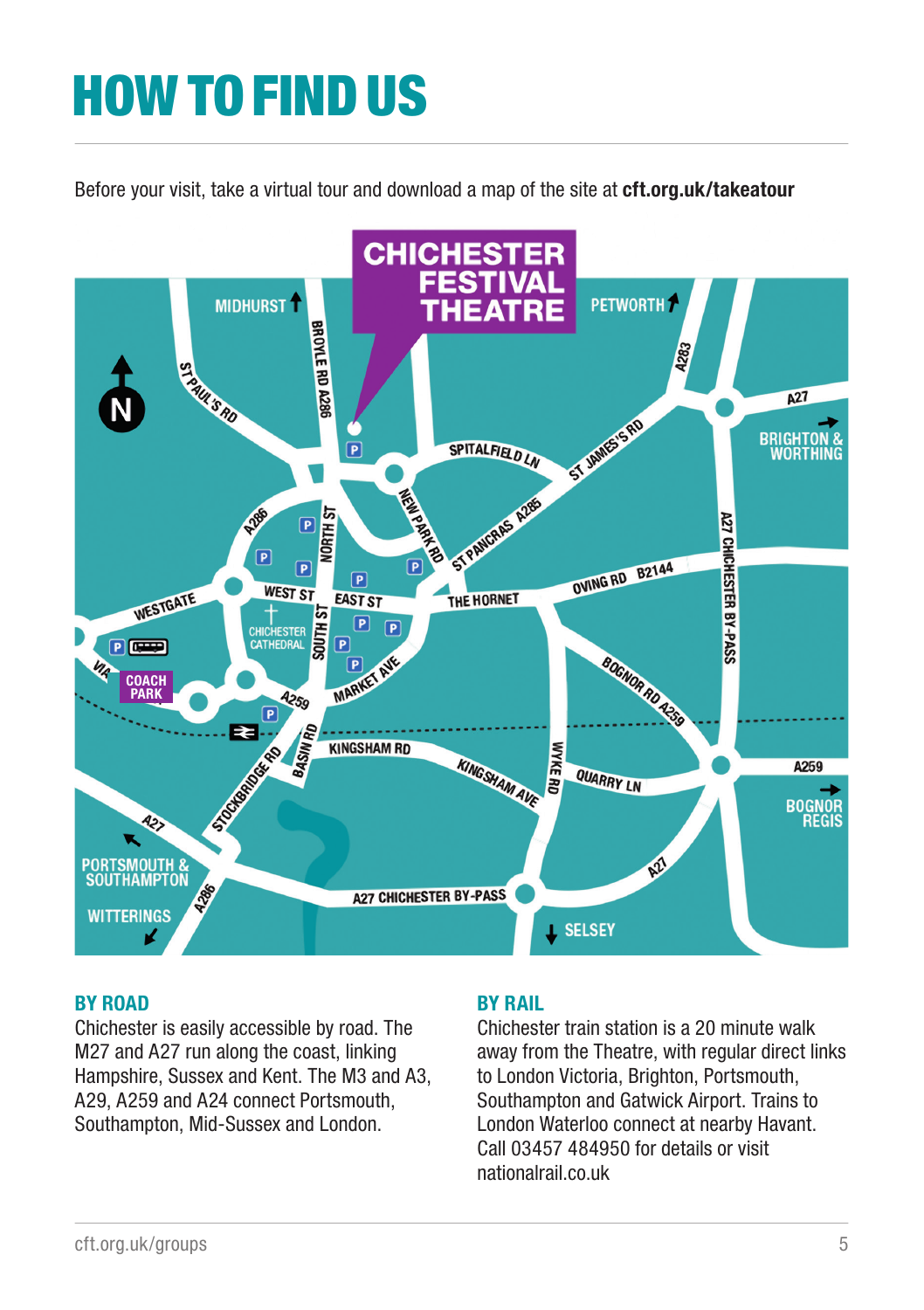## NOTES FOR GROUP LEADERS

#### **ARRIVING AT THE THEATRE**

- •Please visit **cft.org.uk/COVID-guidelines** for latest updates.
- •Please arrive at least 30 minutes before the performance begins to give your group enough time to use the facilities and get to their seats.
- Please leave any shopping bags on the coach to give audience members more room in their seats.

#### **ENTERING THE AUDITORIUM**

- If you have E-tickets, these can be shown on a smartphone/tablet. If not, please give each group member a ticket before entering the auditorium. We cannot admit anyone inside the auditorium without a ticket. We also advise that you keep a list of seat numbers and names.
- Please note latecomers cannot be admitted in the Minerva Theatre and re-admittance is not possible.
- Latecomers or those wanting to be re-admitted to the Festival Theatre cannot be guaranteed access to the auditorium until a convenient break in the performance and may not be sat in their original seat.

#### **DURING THE PERFORMANCE**

- Mobile phones and other electronic devices need to be switched off.
- The use of recording equipment is strictly prohibited in the auditorium. This includes cameras, video camcorders and mobile phone cameras. If used, Front of House staff may remove the item and return it at the end of the performance.
- We ask that no 'noisy' refreshments e.g. crisps or wrapped sweets are brought into the auditorium. Theatre staff can provide you with reusable cups for drinks.
- The interval normally lasts between  $15 - 20$  minutes

#### **AFTER THE PERFORMANCE**

- Please follow directions from the front of house team when leaving the auditorium.
- Remember to check that no personal belongings are left behind.

#### **FIRST AID**

• First Aiders are on duty at all performances and can be identified by a badge on their uniform. Please contact any member of Front of House staff should you require a First Aider.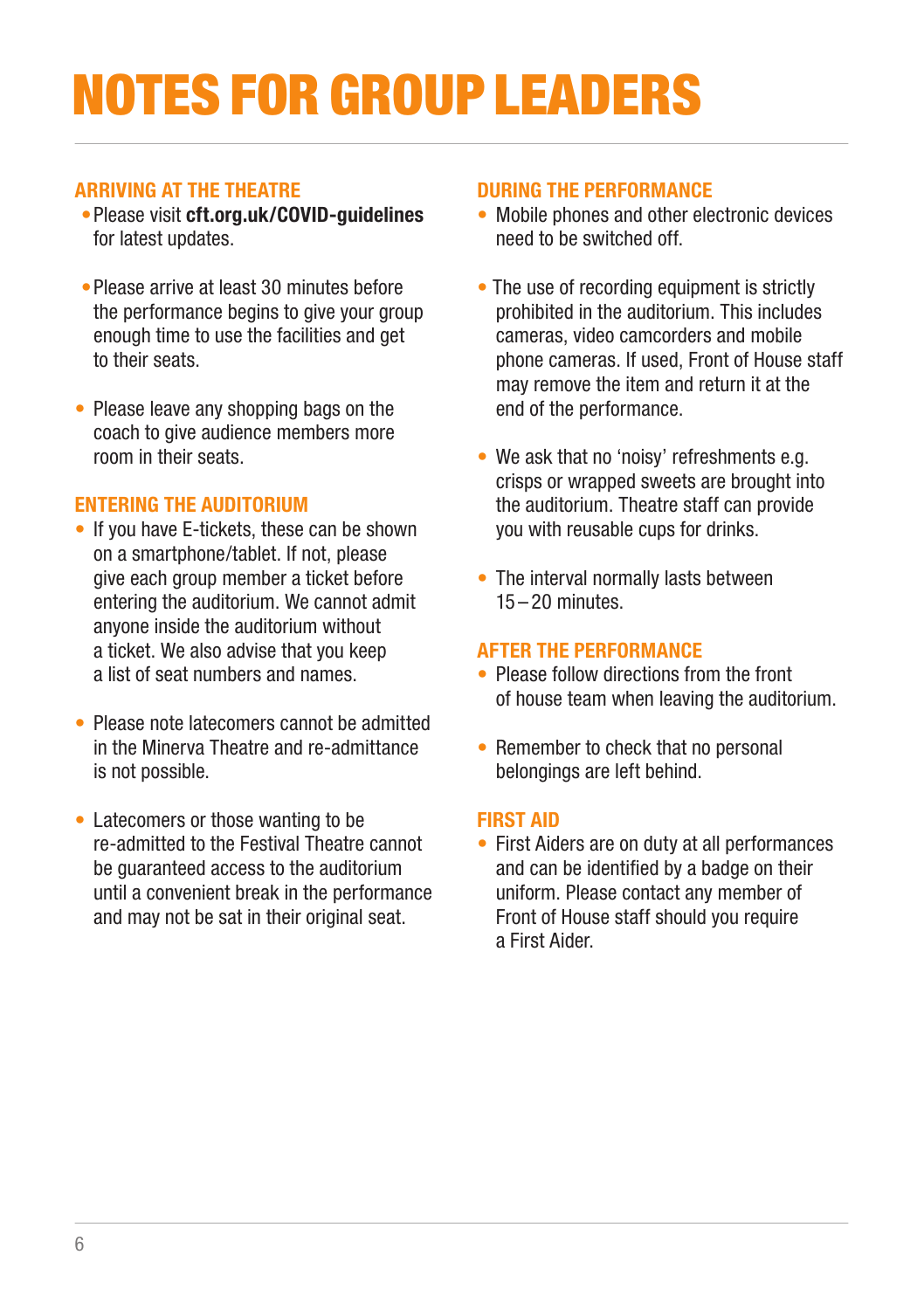# MAKE A DAY OF IT!

#### **FREE TALKS**

- Pre-Show Talks offer incredible insight into each production from rehearsal to the performance you see on stage. Booking is essential.
- To enjoy our Post-Show Talks with the company, simply stay in your seat after the show.
- Please visit **cft.org.uk/talks-and discussions** for dates and information.

#### **THEATRE DAYS**

- Join the creative teams and technical crew for 90 minutes of insight, demonstration and discussion on the making of a production.
- Combine your Theatre Day ticket with the matinee performance for an immersive day at the Theatre. Tickets £5 (+ optional performance ticket.)

#### **BACKSTAGE TOURS**

- Some of the most famous faces in theatre have trod the boards of Chichester Festival Theatre. Follow in their footsteps and discover how we create the shows we produce, and explore our Grade II\* listed building as you have never seen before in a bespoke group tour. For more details, visit **cft.org.uk/takeatour**
- Bespoke tours for groups are available. For more information, please contact, **tours@cft.org.uk**.

#### **FOOD AND DRINK**

• **The Brasserie** is open for pre-show dining in stylish and elegant surroundings; choose from two and three course set menus.

**GROUPS ORGANISER EATS FREE** \* For bookings of 20+ people in The Brasserie restaurant.

• Enjoy barista coffee, sandwiches, and delicious cakes in the **Café on the Park** before curtain up. A wide selection of drinks are available at **The Bar**.

#### **GROUPS 8+ CAFE OFFER**

£6pp tea or barista coffee and a slice of cake.\* Enjoy after the matinee or before evening performances. \*Must be booked in advance. Subject to availability.

• Contact our caterers direct at **dining@cft.org.uk** to discuss your requirements in advance.

#### **THE GREAT SUSSEX WAY**

• Chichester is surrounded by beautiful countryside, sandy beaches, fishing villages, historical and family attractions, offering incredible diversity to suit every visitor. Discover all the other lovely places nearby at **thegreatsussexway.org**